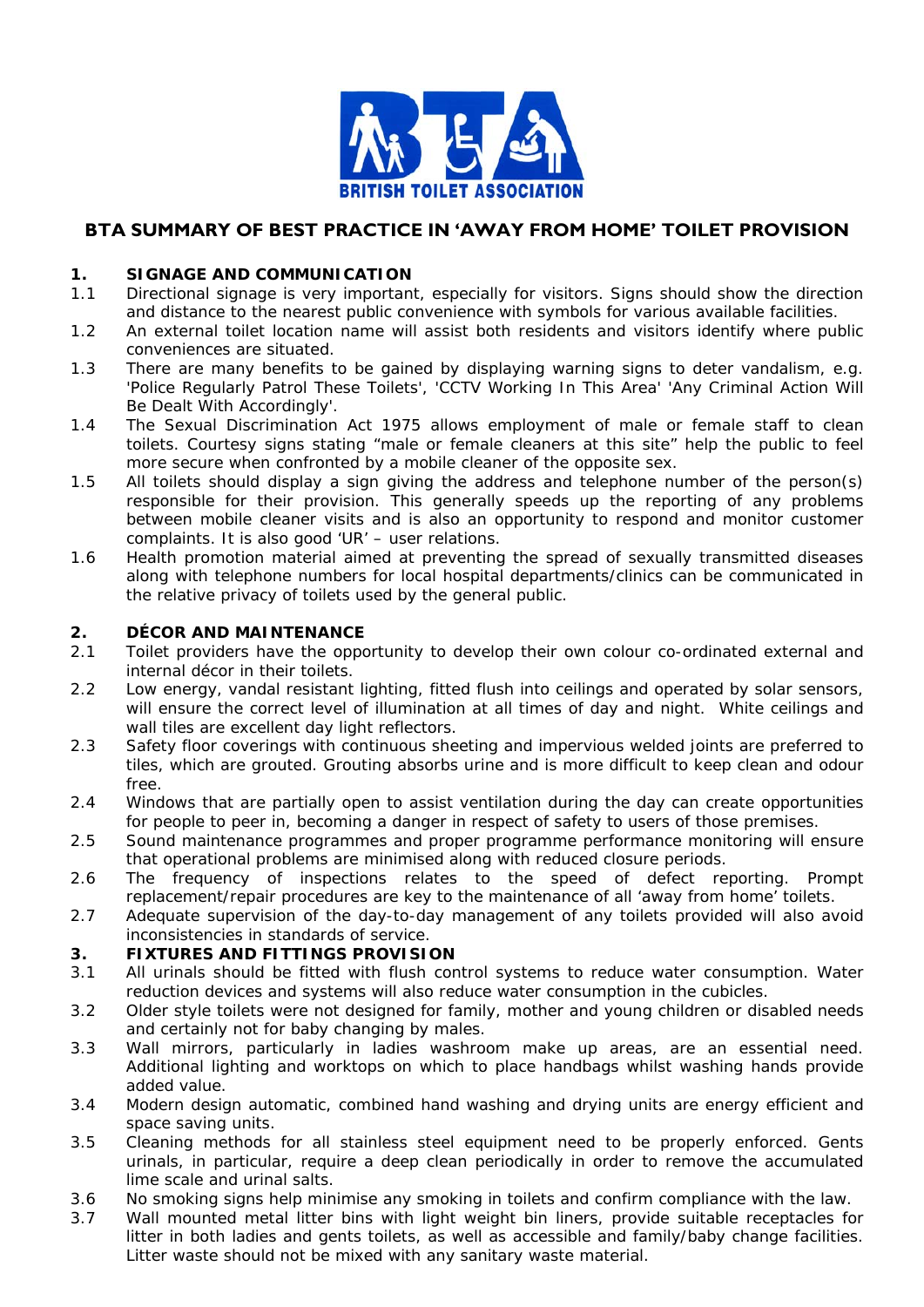## **4. CLEANLINESS STANDARDS**

- 4.1 The importance of high quality cleaning in 'away from home' toilets cannot be overstated. Standards of cleanliness vary enormously throughout the UK and cleaning requirements are usually set out in a cleaning specification - together with cleaning materials to be used and their frequency of use.
- 4.2 In high usage sites, unattended toilets should be cleaned every hour and in low usage sites up to four times daily based on usage, by mobile cleaners.
- 4.3 Monitoring of cleaning activities through daily or weekly inspections is considered good practice to help maintain high standards.
- 4.4 Higher standards of cleaning are achieved by having clear cleaning specifications and properly trained staff. The BTA has developed a training course for operatives and supervisors in toilet washroom cleaning, in conjunction with The British Institute of Cleaning Science. Courses can be provided locally by any recognised BICSc training centre.
- 4.5 The cleaning standards of mobile teams will depend upon the number of times the toilets are scheduled for cleaning per day, and how busy the facilities are.
- 4.6 Corners of cubicles and floor areas generally require special cleaning procedures with a machine cleaning regime.
- 4.7 Graffiti removal from various surfaces can be a tedious and frustrating process. The best solutions lie in effective prevention, together with the use of building materials and finishes which resist the application of graffiti, as well as removal of graffiti at the earliest opportunity.

## **5. HYGIENE EQUIPMENT**

- 5.1 Soap dispensers (preferably no-touch) are regarded as a more hygienic and cost effective solution to soap tablets, which can be wasteful and unhygienic. Every time soap tablets are used they leave the residue of the previous user on the tablet. Soap trays tend to be a holding surface for water causing the soap to dissolve into a soggy mess.
- 5.2 Labour costs are usually the most expensive item in the provision of toilet tissue. The most economical and hygienic systems are those with built-in back up supply, particularly when full time attendants are not on site.
- 5.3 Larger twin tissue 900 sheet rolls in 2 ply tissue, with no cardboard core, require less labour to replace, and result in less floor litter.
- 5.4 Toilet tissue dispensers can be provided free on loan, subject to using suppliers' consumables. Dispensers should enclose all but the next available portion to maintain hygiene.
- 5.5 'Jumbo Toilet Rolls' and holders can impinge upon cubicle space, and have no back up supply. They either get replaced before running out - leading to costly waste or they are left to run out - leading to user frustration.
- 5.6 Single domestic size toilet rolls do not provide an automatic back up and cannot be topped up when partially used, similar to the 'jumbo system' above.
- 5.7 Feminine hygiene disposal units should be provided in all ladies cubicles.
- 5.8 Electrical air ventilation should be activated by P.I.R sensor to ensure the system is not running continuously. Refer to Building Regulations for minimum air changes.
- 5.9 Air freshening units, in support of ventilation systems, particularly baby change facilities and busy toilets, again add value to the washroom ambience. They are not designed to remove malodours but to help mask them.
- 5.10 Air freshening units need to be fitted at a minimum height of three metres to avoid vandalism. At this height, steps are required for regular service of battery and gels.
- 5.11 Mains electrical air freshening units are more effective and usually only require quarterly fragrance top ups.

## **6. GENERAL COMFORT AND CUSTOMER CARE**

6.1 Inspections by senior provider management should take place once a week in high usage sites and once a month in low usage sites, to ensure proper standards of hygiene are being adhered to.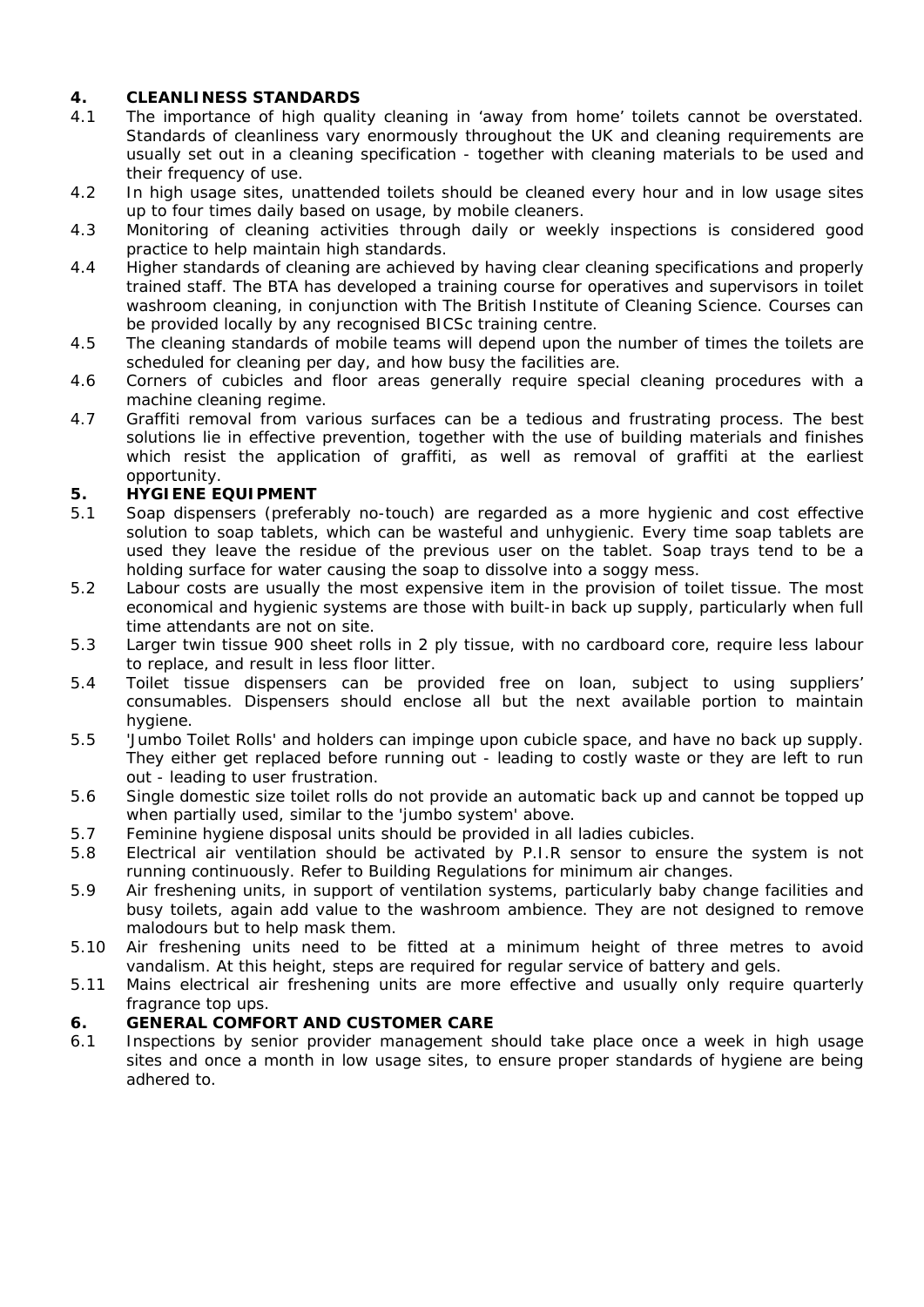- 6.2 All toilets should provide hot water for hand washing at an appropriate temperature of 45ºc.
- 6.3 All cubicles for women should contain bags for soiled sanitary towels as well as feminine hygiene disposal units. A communication message of "Bag it and Bin it" is also recommended to avoid costly and unnecessary toilet blockages.
- 6.4 Alternative methods of hand drying are desirable to ensure continuity of supply and provide for customer choice, e.g. electrical hand dryers and paper towels.
- 6.5 Soap dispensers should be provided at a 1 dispenser to 2 wash-basin ratio.
- 6.6 It is recommended that all public toilets are equipped with dispensing or vending machines for sanitary towels, disposable nappies and condoms. *Vending machines for other products in high usage sites could be provided for added value for users and a revenue earner for the provider.*
- 6.7 It is recommended that all cubicles contain some form of bactericidal seat wipe, as toilet paper often used to cover seats can lead to blockages.

### **7. ACCESSIBLE TOILETS**

- 7.1 Toilet providers have a responsibility to ensure that all toilets comply with the requirements of the Disability Discrimination Act. Refer Doc M of the 2004 Building Regulations and British Standard 8300.
- 7.2 Entrance doors should open outwards should be in a contrasting colour to the door as white grab rails on white backgrounds cannot be seen by the partially sighted (DDA).
- 7.3 An extractor fan or air freshening unit should be installed to improve ventilation and air quality, since these toilets are used less frequently and are normally fully enclosed.
- 7.4 Grab rails adjacent to the toilet bowls should be designed and fitted correctly and hand wash basins should be accessible from the WC bowl (DDA).
- 7.5 Coat hooks and wall mirrors should be fitted at the appropriate height and toilet flush handles should be in reach of a disabled person in a wheelchair – i.e. furthest from the wall (DDA).
- 7.6 Where RADAR keys are in use, details of where the nearest key is located are necessary, including the address and telephone number of where keys can be purchased.
- 7.7 Where space is sufficient in accessible toilets, adult changing facilities should be provided.
- 7.8 Emergency alarm cords or buttons should be within reach at floor and waist level, in case an accessible toilet user requires assistance whilst in the toilet (DDA).

#### **8. BABYCHANGE FACILITIES**

- 8.1 All toilets in public places should cater for the needs of parents of either sex with babies and young children.
- 8.2 The best-designed family friendly units are separate cubicles/rooms catering for both sexes. They should include an extra width entrance door for pushchairs or double buggies, large easy sliding door locks, bright lighting and wall murals, a permanently fixed changing table with security rail and a wall mounted toddler seat, with safety straps.
- 8.3 There should be a washbasin, a supply of warm water with a soap cream dispenser, paper wipes, a large nappy disposal unit and air freshening. Additional coat hooks, shelves, wall mirrors, waste bins and a nappy dispensing unit should also be included.
- 8.4 A child and/or adult WC are also required to cater for the toileting needs of those accompanying babies.

#### **9. PUBLIC TOILET OPENING HOURS**

- 9.1 Public toilets should be open at least 12 hours a day. Where they are located in a shopping area they should open one hour before shops open and close one hour after shops close.
- 9.2 It is essential that 24-hour toilets are provided, particularly in busy areas, adjacent to transport, leisure and entertainment hubs. Numbers provided will depend on the numbers of potential users. These can be accessed by coin or RADAR key to prevent abuse or anti-social behaviour.
- 9.3 The growing night time economy has brought with it the growing problem of street urination, which has led to the development of new, innovative street urinal solutions.

#### **10. SECURITY ISSUES**

- 10.1 All 'away from home' toilets should be well illuminated, both internally and externally.
- 10.2 Full time supervision/attendants have proven to be the best security for busy toilets.
- 10.3 A single user entrance, adjacent to an attendant's office, will help minimise anti-social behaviour. Full time attended toilets also provide a consistently high standard of cleanliness and hygiene.
- 10.4 Where attendants are not possible, providers should liaise with local police and other relevant organisations, in order to combat the problems caused by cottaging, drug abuse, vandalism and other anti-social activities. Regular security visits are recommended.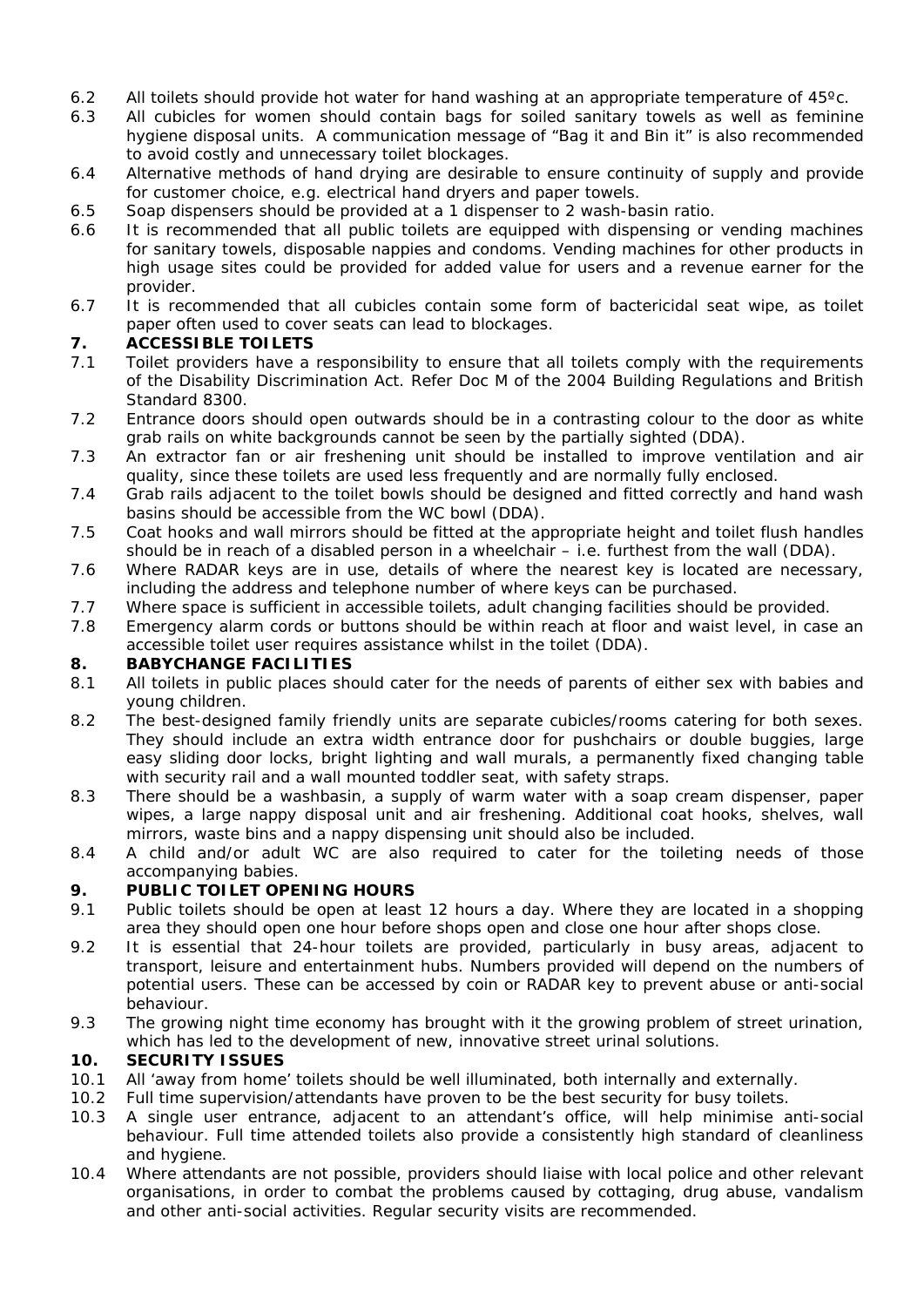10.5 Use of CCTV cameras adjacent to toilets, helps members of the public feel more secure when approaching and entering the building and has also reduced the incidence of anti-social behaviour, particularly when clear communication signage has warned of legal action against identifiable offenders. CCTV cameras can also be positioned in common areas of toilets.

## **11. AUTOMATIC PUBLIC CONVENIENCES**

- 11.1 APC's or "superloos" have been in use in the UK for more many years. An advantage is that they are available 24 hours a day. They are normally self-cleaning and vandals do not like spending 20 pence (normal entrance fee) to gain access simply for misuse or abuse.
- 11.2 APC's are equipped with an automatic timed control cleansing cycle, which is activated after each user has vacated the toilet.
- 11.3 Fully inclusive service provision and maintenance charges are included in lease agreements which some authorities have found very expensive to operate, certainly those which have been provided in rural locations with low usage figures. All APC's have automatic user counters, which enable management to measure costs per user.
- 11.4 Many design features based upon the individual toilet cubicles of the "superloos" have been incorporated into factory built 'semi-automatic' cubicles with en-suite hand wash units. These units can be incorporated into a new building, to suit differing locations or 'inbuilt' into existing buildings, as part of a refurbishment project.
- 11.5 The internal features of APC's and semi-automatic cubicles are durable, due to careful use of appropriate materials and provide good fire resistance. Hot water supply, soap and tissue dispensing systems are built into the cubicle walls. Feminine hygiene, litter disposal and sharps disposal units are also built into the walls with sealed, fire resistant collection containers located at the rear of each cubicle, in the service area.
- 11.6 Automatic flushing of both W.C bowls and urinal floor washing enhance cleanliness and hygiene levels.

## **12. CUBICLES**

- 12.1 Most cubicles in 'away from home' toilets are too narrow and, when combined with an inward opening door, cause problems for people entering – particularly those with shopping bags and small children.
- 12.2 Outward opening doors raise health and safety issues and are not appropriate in most toilets.
- 12.3 The best solution is to provide larger cubicles for all users or at least one or more larger cubicles for those with particular needs as mentioned above.
- 12.4 All cubicles should contain a hook for jackets, coats and bags and ideally some shelving to prevent bags being placed on wet floors.
- 12.5 All ladies cubicles should contain a suitable container for the disposal of sanitary waste.
- 12.6 Cubicle sizes are referred to in British Standard 6465 Part 2 (2006), which is currently being updated.

## **13. ENERGY AND WATER CONSERVATION**

- 13.1 An increasing number of toilet providers now install a range of energy saving fixtures and fittings.
- 13.2 These include:
	- automatic lighting controls through the use of PIR sensors and timers
	- automatic non-touch tap water systems with measured water portion delivery and timed cut-off
	- automatic urinal flushing through infra red sensors
	- non-touch toilet cistern water reduction systems through automated control valves
	- solar powered lighting and water heating systems
- 13.3 Maximum use of natural lighting reduces the need for electric lighting.
- 13.4 Maximum use of natural ventilation reduces the need for electric air extraction or deodorising systems.
- 13.5 Where use of water for flushing is minimised, it is essential that an adequate cleaning regime be implemented to ensure maintenance of hygiene standards.
- 13.6 An increasing number of toilet providers now use waterless urinals which again require an effective cleaning regime to minimise bacteria and consequential odour build-up in the urinal.

## **14. PARTNERSHIPS**

- 14.1 A number of major toilet providers now contract out their toilet cleaning and maintenance activities to specialist companies.
- 14.2 This removes the day-to-day responsibilities of maintaining standards and allows the provider to concentrate on core activities.
- 14.3 Contract monitoring then becomes the key task for the department responsible and, away from the day to day service 'fire fighting' activities, allows some proper management time to plan improvements and extensions to the toilet service.